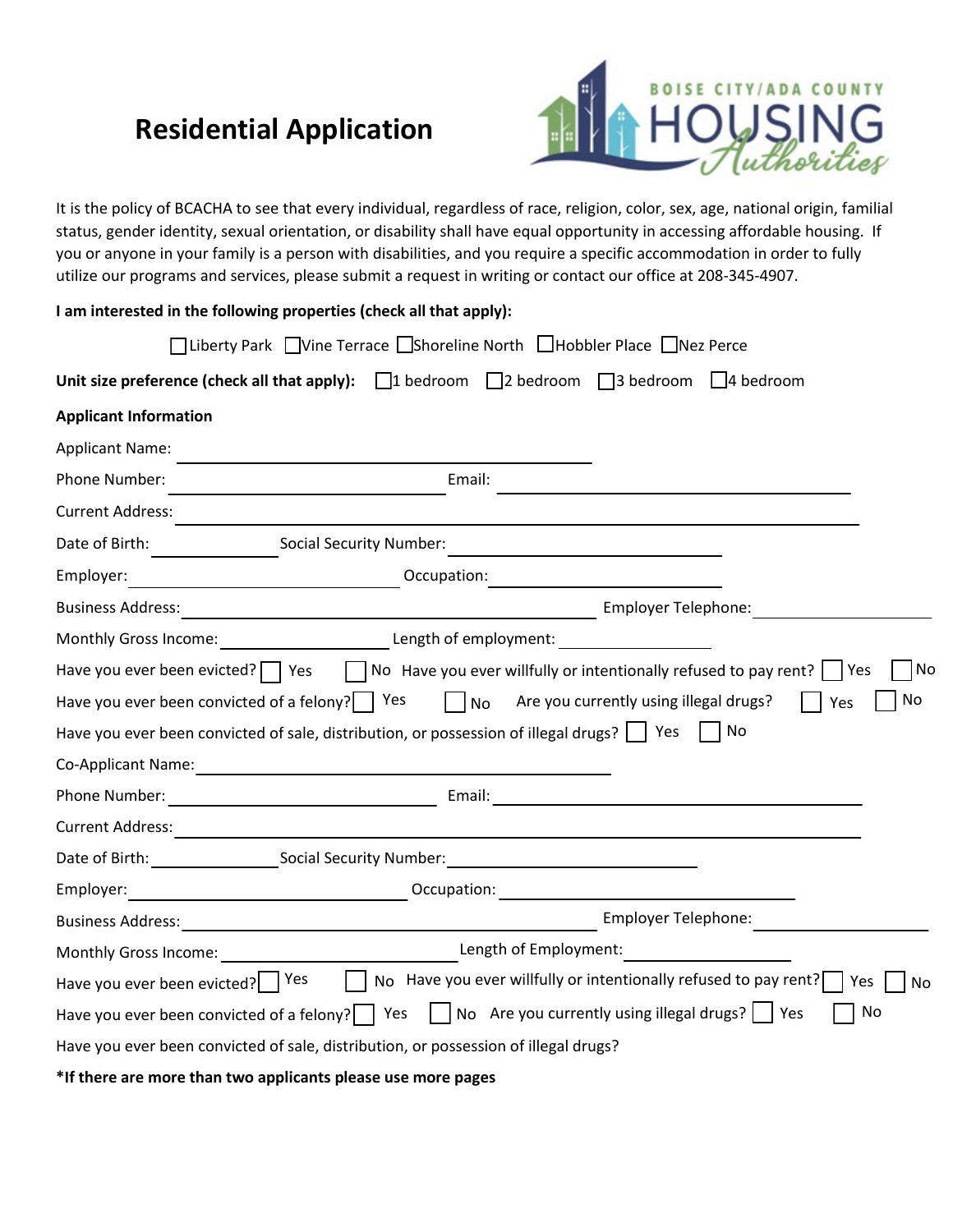

#### **Household Composition**

| Name                     | Relationship | Date of Birth | Social Security # | Full-time student? |
|--------------------------|--------------|---------------|-------------------|--------------------|
|                          |              |               |                   |                    |
|                          |              |               |                   |                    |
|                          |              |               |                   |                    |
|                          |              |               |                   |                    |
|                          |              |               |                   |                    |
|                          |              |               |                   |                    |
| Do you own pets?   Yes   | No           |               |                   |                    |
| If yes, please describe: |              |               |                   |                    |

#### **Anticipated Income**

Please detail the monthly-anticipated income for all adult household members.

| Type of Income         | Name | Name | Name | Name |
|------------------------|------|------|------|------|
|                        | Age  | Age  | Age  | Age  |
| Wages, salaries, tips, |      |      |      |      |
| commissions, bonus,    |      |      |      |      |
| etc.                   |      |      |      |      |
| Net income from a      |      |      |      |      |
| business               |      |      |      |      |
| Social Security        |      |      |      |      |
| benefits               |      |      |      |      |
| Alimony or child       |      |      |      |      |
| support                |      |      |      |      |
| Unemployment           |      |      |      |      |
| compensation           |      |      |      |      |
| Income from Assets     |      |      |      |      |
| Other (please list)    |      |      |      |      |
|                        |      |      |      |      |
| Other (please list     |      |      |      |      |
|                        |      |      |      |      |
| Totals:                |      |      |      |      |

#### **Additional Documentation**

In addition to this application, you will need to provide the following verifications:

- Copy of Identification for all adults in the household acceptable forms include state-issued driver's license, state-issued ID, passport, school ID (approval at BCACHA discretion)
- Verification of income for all adults 60 days of pay stubs, a current Social Security award letter, or other pertinent documentation

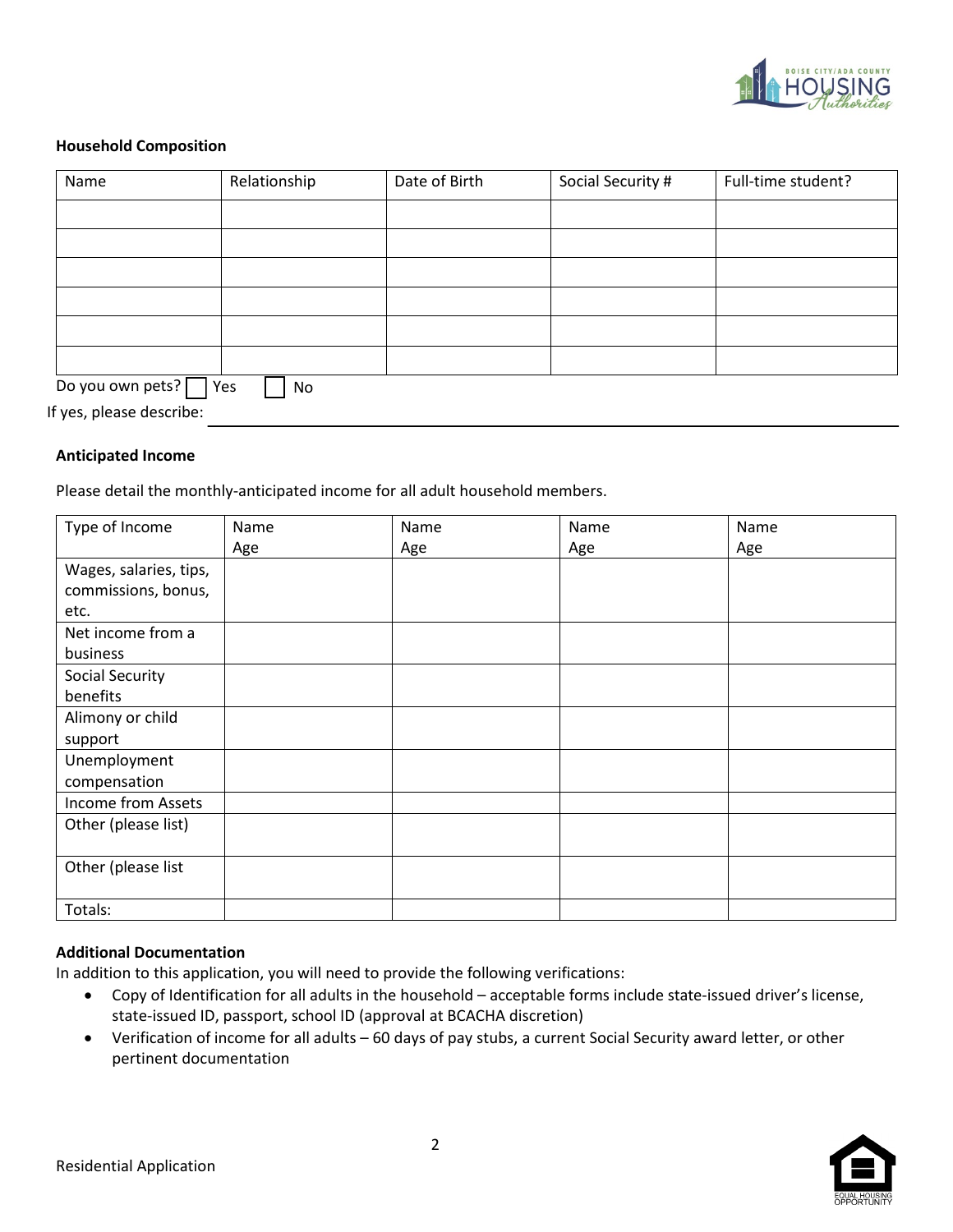

## **Automobile Information**

| Make:                                | Model:        | Color:               | Year:         | License #:    |  |
|--------------------------------------|---------------|----------------------|---------------|---------------|--|
| Make:                                | Model:        | Color:               | Year:         | License #:    |  |
| <b>Emergency Contact Information</b> |               |                      |               |               |  |
| Name:                                | Phone Number: |                      | Relationship: |               |  |
| Name:                                |               | <b>Phone Number:</b> |               | Relationship: |  |

## **Rental Criteria & Policies**

When screening applicants for occupancy, the following factors are considered and may be cause for denial:

- An unsatisfactory credit report can disqualify an applicant from renting an apartment home. Unsatisfactory credit includes bad debts, unpaid bills, liens, judgments, evictions, or bankruptcies. The applicant will be informed of the reason for the rejection and the name, address, and telephone number of the credit-reporting agency from which the information was obtained. BC/ACHA will not discuss the contents of the credit report with the applicant. All applicants are subject to the other criteria for qualification.
- Applicants who can provide evidence of currently paying bills and the ability to pay the required rent will be regarded as having marginal credit history. A determination of marginal credit history may result in the applicant meeting credit criteria.
- Monthly rent shall not exceed 40% of the resident's gross monthly income. Section 8 Voucher Program participants will follow HUD guidelines for income qualifications. Self-employed applicants must provide written verification of at least two previous years income. Tax returns are acceptable documentation. Income from sources other than employment may be acceptable for qualifying purposes if documentation is provided indicating the amount and regularity.
- References will be required from present and previous landlords (who are not related by blood or marriage) for a minimum of three years prior to application. An applicant can be rejected if there has been a failure to make rental payments in a timely manner; a history of poor housekeeping; responsibility for disturbing the safety, security, and right to peaceful enjoyment of other residents, or lack of sufficient notice to vacate or damages.
- A background check will be obtained for all applicants. Background reports with evictions or criminal reports with felony or drug convictions (including a plea of guilty) or a history of involvement in criminal conduct may disqualify the applicant from renting an apartment home.
- Any information found to be falsified on the application will immediately disqualify any applicant from renting an apartment home.

*Co-Signers*: A co-signer may be permitted in those instances where the applicant cannot provide adequate rental history. The Co-signer must fill out an application and meet all income and qualifying criteria. A co-signer will be fully responsible for the lease if the occupying resident defaults.

*Roommates*: Each must qualify individually, each is fully responsible for the entire rental amount, and each must sign the lease and all other addenda.

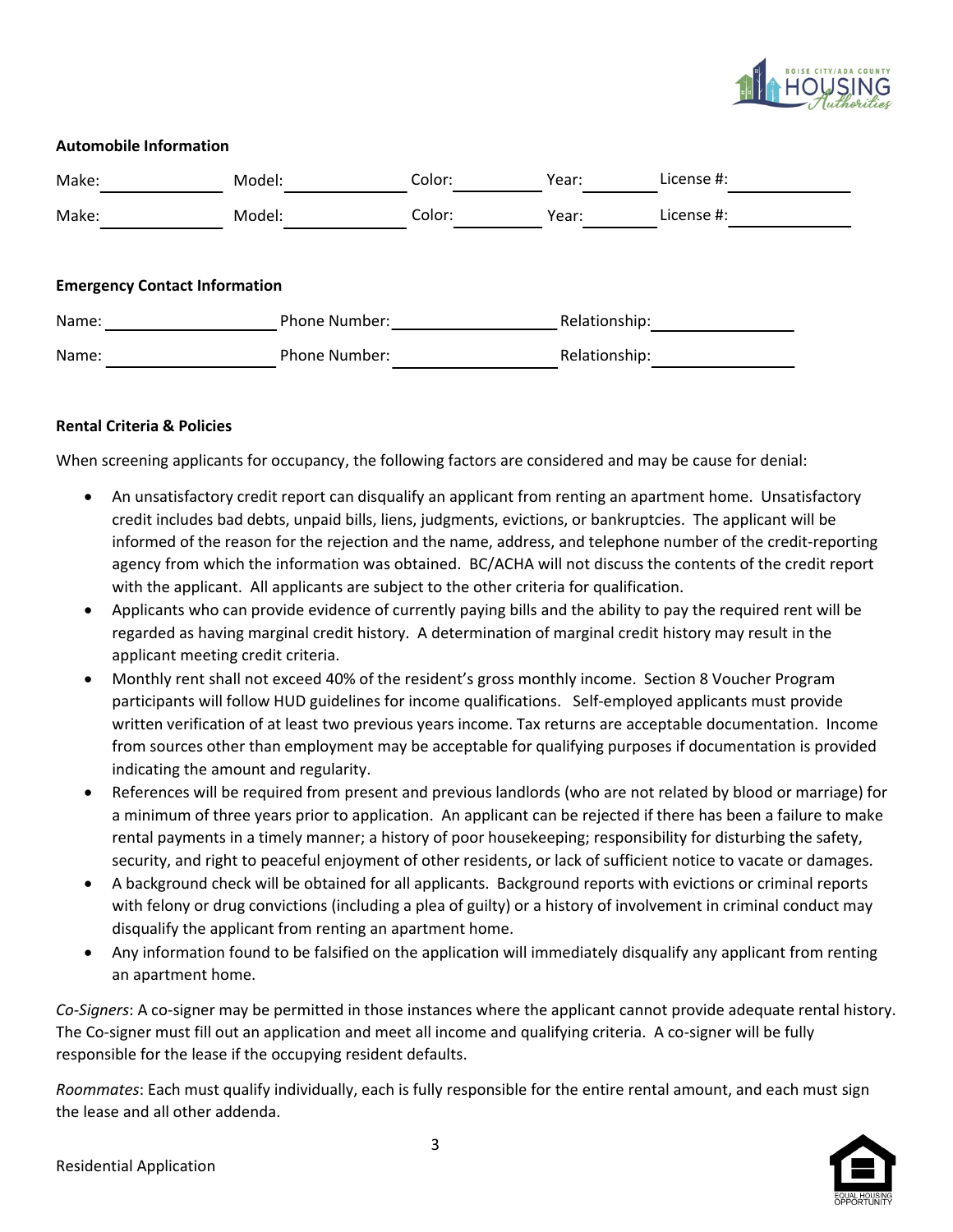

*Occupancy*: No more than two people per bedroom plus one may occupy any apartment home. Household members under the age of two are exempt.

*Pets*: No pets shall be brought on the Premises or the Development without the prior written consent of Management and if such consent is granted, resident will be required to pay in advance a pet deposit and sign a Pet Addendum to the lease. If a support animal is needed, the applicant must provide third-party verification. Support animals do not require a deposit.

*Security Deposit*: The security deposit varies according to apartment size. The non-refundable portion of the security deposit will be applied to restoring window and floor coverings to move-in condition upon vacating the apartment home.

**I/We have read and understand the above rental criteria and policies (all adults please initial):** 

#### **Applicant Certification**

Please note this application is a preliminary application. Additional information may be requested at a later date to complete the processing of applications. I/we understand that the above information is being collected to determine my/our eligibility. I/we authorize the Agent to verify all information provided on this application and to contact previous or current landlords, other sources for credit and verification information.

I/we certify that the statements made in this application are true and complete to the best of my/our knowledge and belief. I/we understand that false statements of information are punishable under Federal law.

#### **All adults in the household must sign**



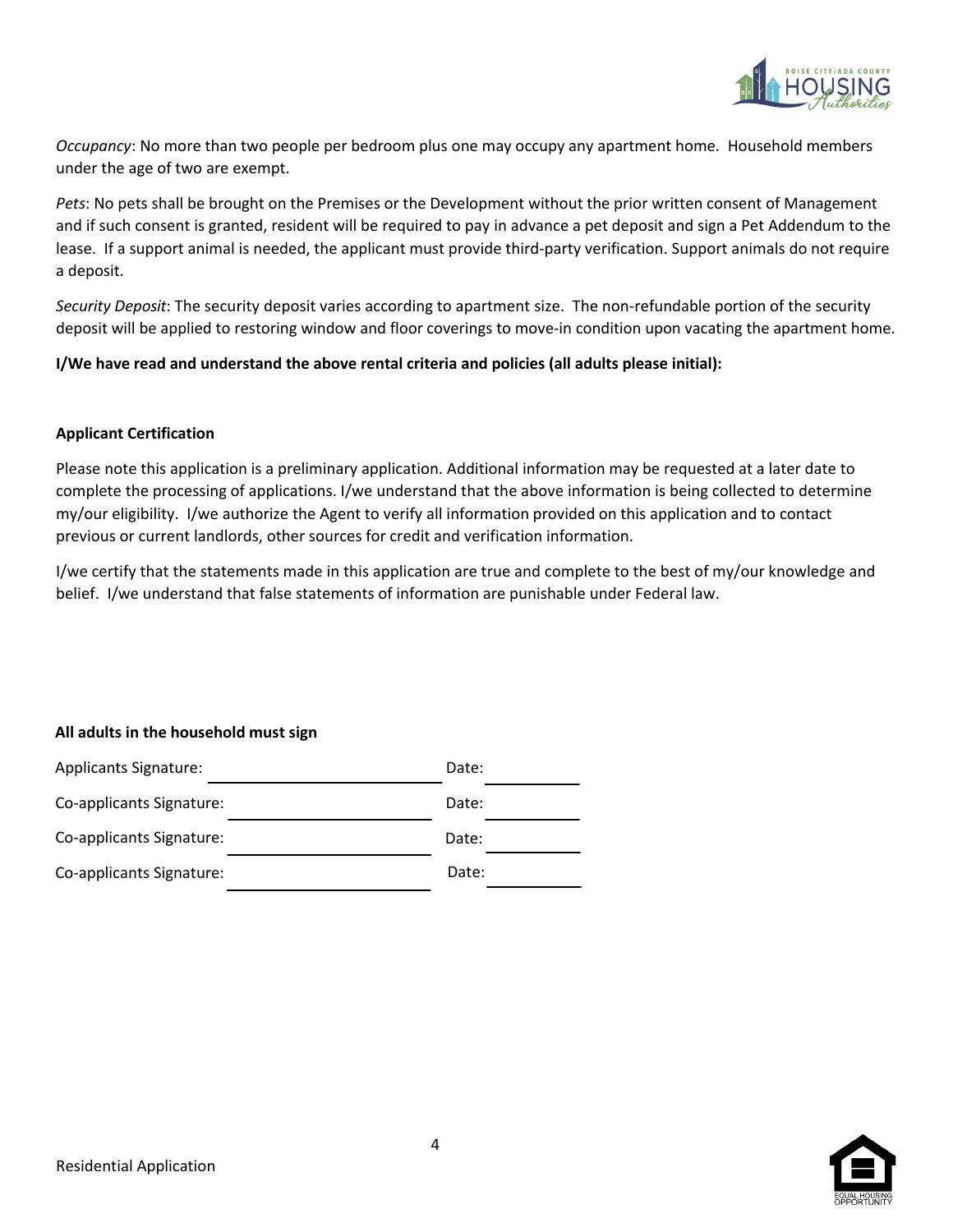

# **Rental Verification**

Applicant: The Boise City/Ada County Housing Authorities require **3 years** of landlord history – you will need to complete a verification for each landlord within that time. You may request additional forms if you need them. **Please complete the top section of this form and return it to BC/ACHA. We will submit it to your previous landlord.**

| APPLICANT RELEASE: I hereby authorize the release of the requested information via this faxed or mailed document. |  |  |
|-------------------------------------------------------------------------------------------------------------------|--|--|
| Information obtained under this consent is limited to information that is no older than 5 years.                  |  |  |
|                                                                                                                   |  |  |

| <b>Applicant Signature</b> | Date | Co-Applicant Signature | Date |
|----------------------------|------|------------------------|------|
|                            |      |                        |      |

The above applicant has applied to our agency for housing assistance. The applicant has authorized release of their rental history to Boise City/Ada County Housing Authorities. All information provided is confidential. Please fill out and return this form. If you have no record of this tenant, please write "No Record" on this form, sign and return it.

PENALITIES FOR MISUSING THIS CONSENT: Title 18, Section 1001 of the U.S. Code states that a person is guilty of a felony for knowingly and willingly making false or fraudulent statements to any department of the United States Government, HUD and any owner (or any employee of HUD of the owner) may be subject o penalties for unauthorized disclosure or improper uses of information collected based on the consent form. Use of the information collected based on this verification form is restricted to the purposes cited above. Any person who knowingly or willingly requests, obtains, or discloses any information under false pretenses concerning an applicant or participant may be subject to a misdemeanor and fined more mot than \$5,000. Any applicant or participant affected by negligent disclosure of information may bring civil action for damages and seek other relief, as may be appropriate, against the officer of employee of HUD or the owner responsibility for the unauthorized disclosure or improper use. Penalty provisions for misusing the social security number are contained in the Social Security Act at 42 USC 208((f) (g) and (h). Violations of these provisions are cited as violations of 42 USC 208((f) (g) and (h).

| 1. Are you a relative or friend of the applicant?     Yes     No                            |
|---------------------------------------------------------------------------------------------|
| 2. Are you this applicant's: $\vert$ Current Landlord Previous Landlord                     |
| 3. Dates of Applicant's resident: Move In Date: ______________ Move Out Date: _____________ |
|                                                                                             |
| 5. Does (did) applicant pay rent on time?     Yes     No                                    |
| 6. Was/Is the applicant listed on the lease for the unit? $\Box$ Yes $\Box$ No              |
| 7. Do you have any outstanding balances for this person? I Yes Ino<br>If yes, balance:      |